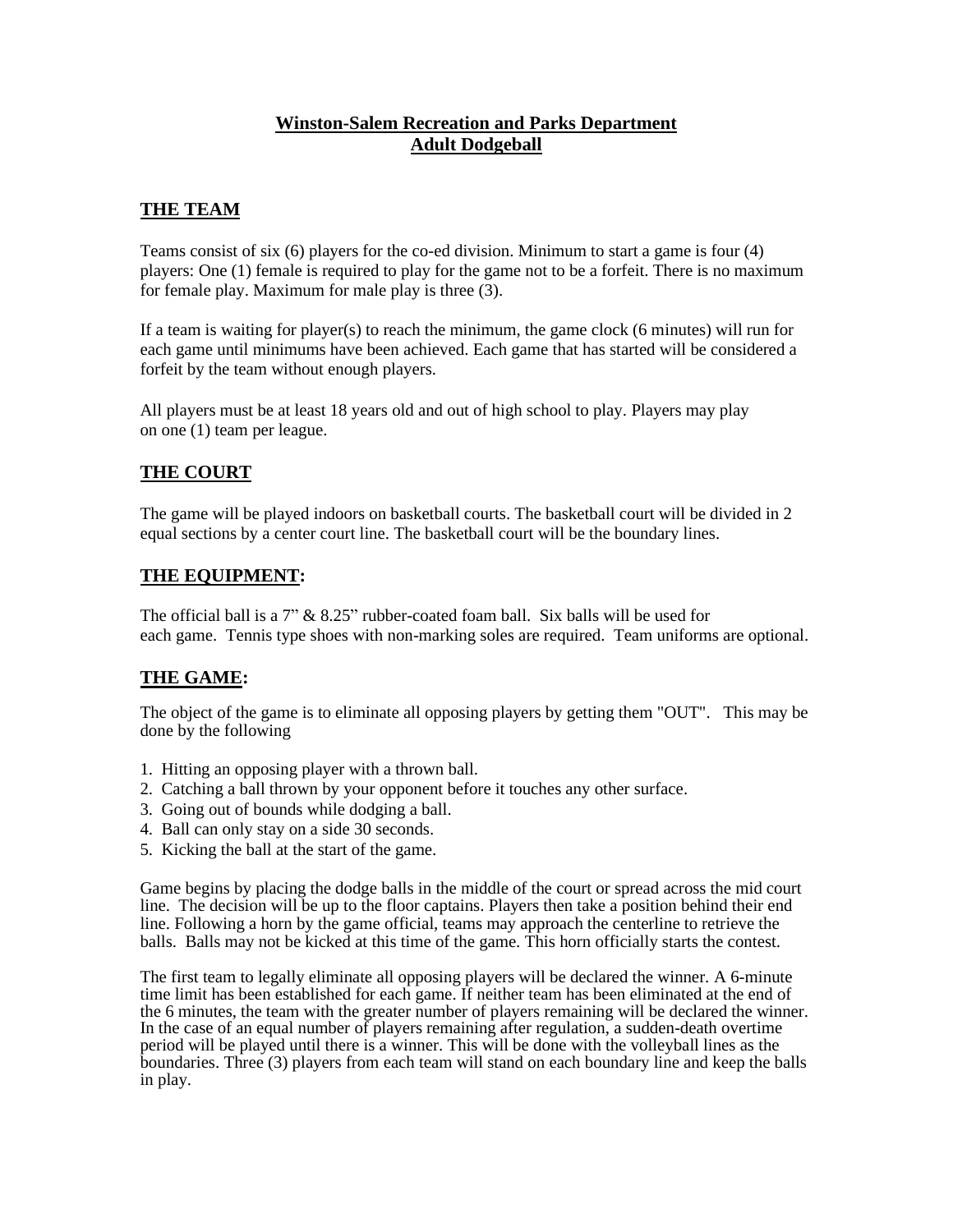# **TIME OUTS & SUBSTITUTIONS**

Each team will be allowed one 30 second timeout per game. During the timeout, a team may substitute players into the game. No timeouts are allowed in the overtime period. **Only players who did not start the beginning of the game may be substituted.** No player who has been eliminated during the game may reenter. Players may only substitute players of the same sex, males replace males & females replace females.

Substitutes may enter only during timeouts or during a stoppage of play in case of injury. Floor captains must identify themselves before each game. They are the only ones authorized to address the official.

## **PROTESTS**

**Protests will only be accepted in cases involving use of an ineligible player. Protests of judgment calls will not be accepted.** 

### **RULE ENFORCEMENT**

Rules will be enforced primarily by the **"honor system."** Players will be expected to rule whether or not a hit was legal or whether they were legally eliminated. All contests will be supervised by a game official. The game official's responsibility will be to rule on any situation in which teams cannot agree. This includes rulings on all legal hits, out-of-bounds, center court crossings or 10-second violations.

**ALL GAME OFFICIALS DECISIONS ARE FINAL - NO EXCEPTIONS.**

### **RETRIEVING BALLS OUT OF BOUNDS**

When balls go out of bounds, a player must leave and enter the playing court by the baseline. They are not allowed to go out of the sidelines.

### **BOUNDARIES**

During play all players must remain within the boundary lines. Players may leave the boundaries only to retrieve stray balls. No player may step over the center line. Any player who does so will be called "out." Players cannot be eliminated while retrieving a ball out of bounds. Players must be inbounds to be eliminated or to throw the ball at opposing players. **Players can not go out of bounds to dodge a ball. If this occurs, the player will be called out.**

### **BALL POSSESSION**

A ball can stay on a side for 30 seconds.

### **DEADBALL**

A player cannot be eliminated on dead ball situations. A ball is dead when it hits the playing surface, ceiling, wall, any part of the basketball goal, or hits off of another player.